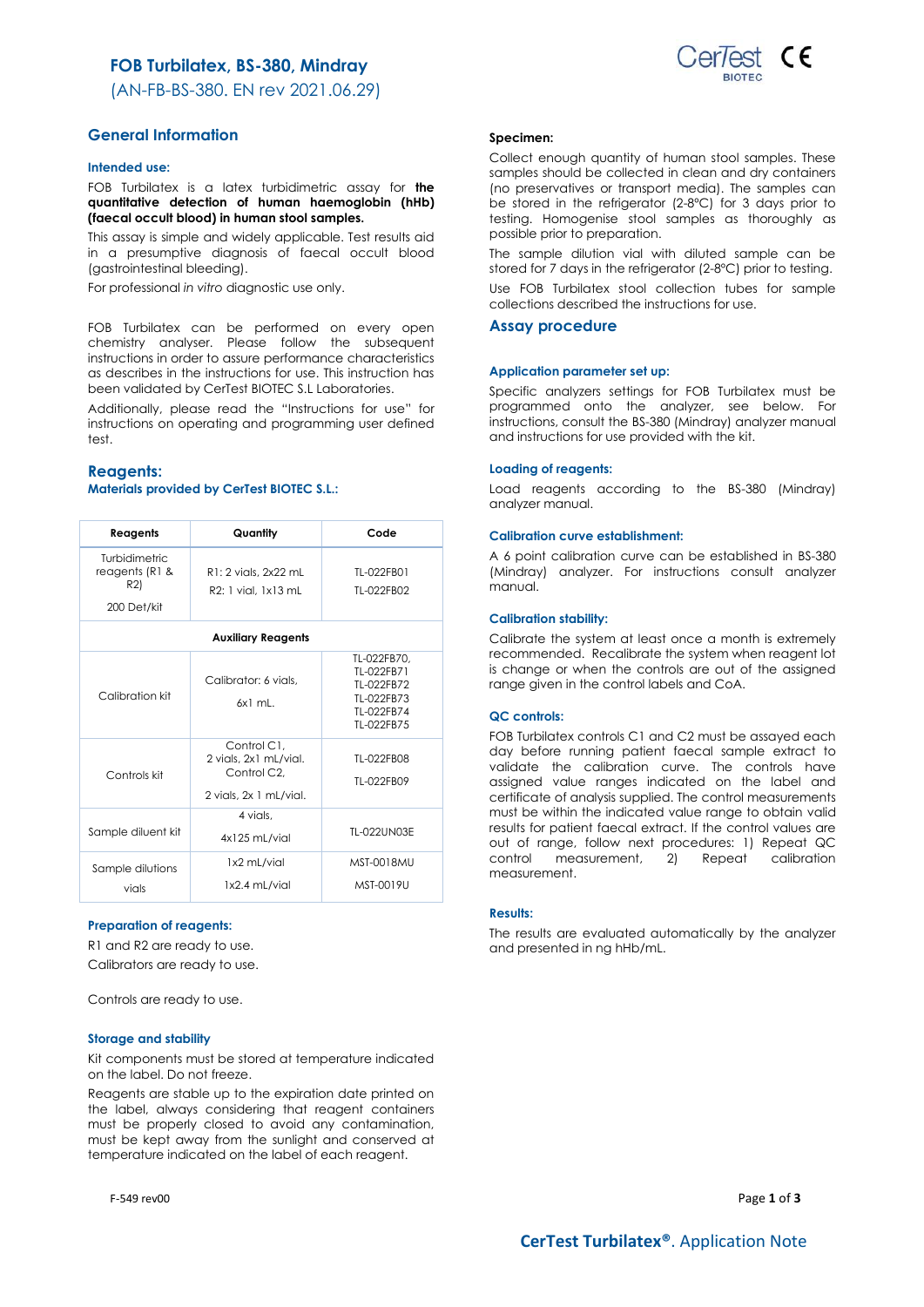# **FOB Turbilatex, BS-380, Mindray**

(AN-FB-BS-380. EN rev 2021.06.29)



## **Performance characteristics**

The following results have been obtained during the validation of FOB Turbilatex on the BS-380 (Mindray) analyzer.

## **Linearity:**

FOB Turbilatex on BS-380 (Mindray) analyzer using calibrator kit is linear in the calibration range of 0-1000 ng hHb/mL.



### **Measuring range:**

FOB Turbilatex assay measuring range is 10-1000 ng hHb/mL on the BS-380 (Mindray) analyser. Samples higher concentrated than 1000 ng hHb/mL must be diluted for proper quantification by the user, using additional sample buffer.

### **Prozone effect**

Using the reported parameters, no prozone effect (hook effect) was observed up to 10 ng hHb/mL. Samples with Haemoglobin concentration of 10 ng/mL give a typical positive result 1000 ng hHb/mL.

### **Detection limit**

**Limit of detection (LOD): 8 ng hHb/mL (\*).** The lower limit of detection of FOB Turbilatex was determined on 20 samples and 2 sample replicates as the mean value + 2·SD.

**Limit of quantification (LOQ): 10 ng hHb/mL (\*).** The lower limit of quantification is defined as the lowest actual amount of analysis that can be reliably detected; imprecision is < 20% as CV% on the BS-380 (Mindray) analyzer.

*(\*) Data obtained by the analyser Biolis 24i (Tokyo Boeki)*

## **Precision**

FOB Turbilatex was tested with three different controls levels.

|               | Low<br>$(50 \nmid mL)$ | Medium<br>$(100 \nmid m/L)$ | High<br>$(500 \nmid mL)$ |
|---------------|------------------------|-----------------------------|--------------------------|
| N             | 20                     | 20                          | 20                       |
| Mean $(ng/g)$ | 46.3                   | 97.7                        | 495.3                    |
| SD(ng/g)      | 4.2                    | 7.5                         | 15.9                     |
| CV (%)        | Q                      | 8                           |                          |

## **Method comparison**

Results obtained with FOB Turbilatex on the BS-380 (Mindray) analyzer were compared with those obtained with EIKEN FOB Latex.

|                                        | Sensitivity | <b>Specificity</b> |
|----------------------------------------|-------------|--------------------|
| <b>FOB Turbilatex vs FOB</b><br>Latex® | 96%         | $>99\%$            |

## **Symbols key**

| <b>IVD</b> | For in vitro diagnostic use only     | al la | Keep dry               |
|------------|--------------------------------------|-------|------------------------|
|            | Consult instructions for use         |       | Temperature limitation |
| <b>REF</b> | Catalogue number                     | LOT   | Lot number             |
|            | Use by                               | AAA   | Manufacturer           |
| Σ<br>n     | Contains sufficient for <n> test</n> | DIL   | Sample diluent         |
|            | Keep out of the sunlight             |       |                        |

## **Shipping damage**

Please notify your distributor, it this product was received damaged.

## **NOTES**

Please refer to the instruction for use for the detailed information about the test on the following:

**Synthesis; Principle; Precautions; Reagents; Specimen collection and preparation; Interpretation of results and limitations.**

## **Manufacturer**

### **CERTEST BIOTEC**

Pol. Industrial Río Gállego II,Calle J, Nº 1, 50840, San Mateo de Gállego, Zaragoza (SPAIN) www.certest.es

F-549 rev00 Page **2** of **3**